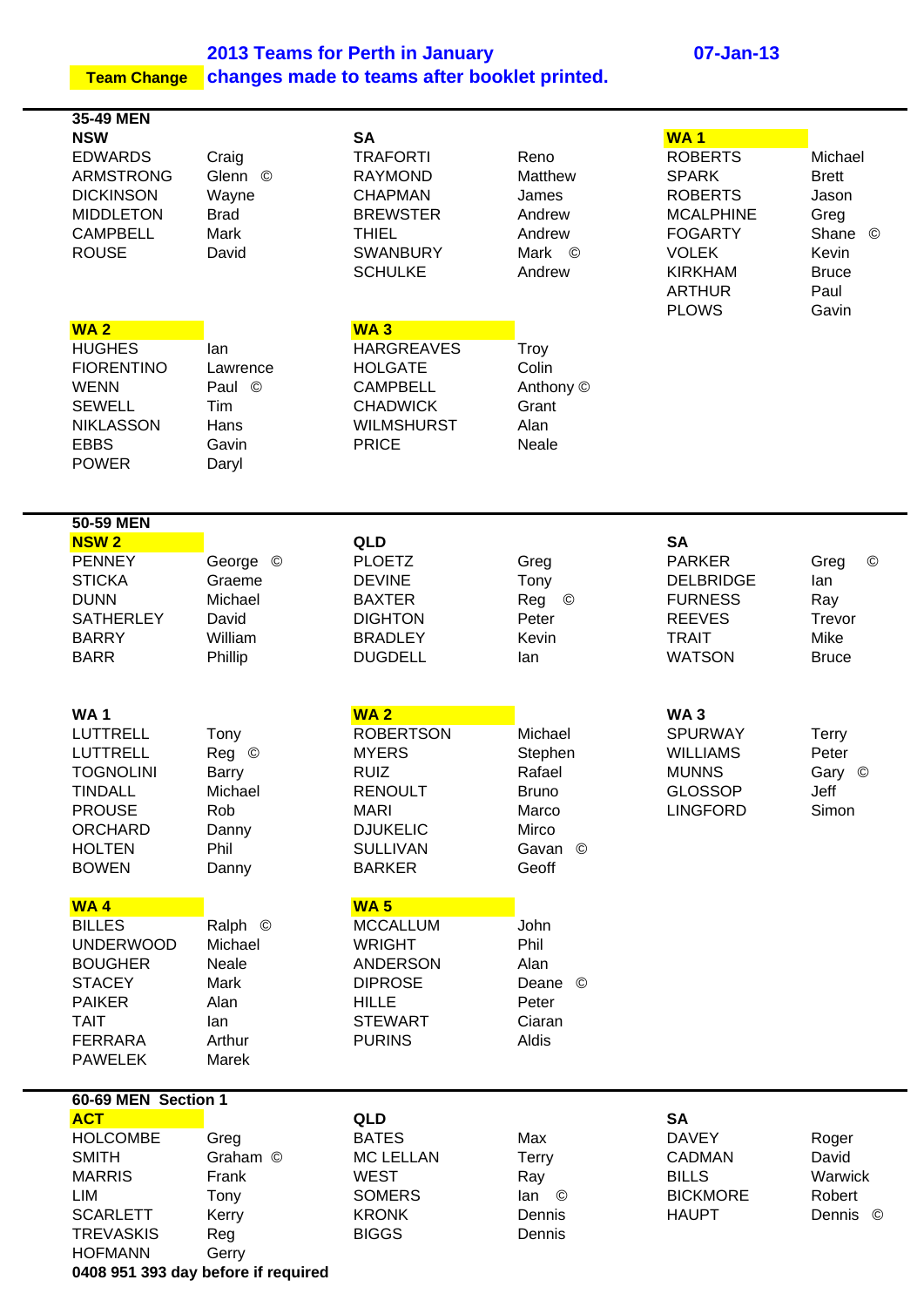| VIC <sub>1</sub><br><b>BARNES</b><br><b>BARNES</b><br><b>ADDISON</b><br><b>STANLEY</b><br><b>HENWOOD</b><br><b>MCLAUCHLAN</b> | Keith<br>Neil<br>Graeme<br>John<br>Daryl<br>Robert © | WA <sub>1</sub><br><b>GOOCH</b><br><b>BOOTH</b><br><b>RIGG</b><br><b>PALFREY</b><br><b>GREGORY</b><br><b>SEARLE</b><br><b>MICHAEL</b><br><b>FIRNS</b><br><b>SHORTHILL</b> | Alan<br>Tony<br>Peter<br>John ©<br>Gordon<br>Garry<br>Henry<br>Wayne<br>John | <b>WA2</b><br><b>FENNER</b><br><b>GRIFFIN</b><br><b>PETERS</b><br><b>EDWARDS</b><br><b>LAKE</b><br><b>STOKES</b> | Gary<br>Colin ©<br>Stephen<br>Ken<br>Geoff<br>Ray |
|-------------------------------------------------------------------------------------------------------------------------------|------------------------------------------------------|---------------------------------------------------------------------------------------------------------------------------------------------------------------------------|------------------------------------------------------------------------------|------------------------------------------------------------------------------------------------------------------|---------------------------------------------------|
| 60-69 MEN Section 2<br>VIC <sub>2</sub>                                                                                       |                                                      | WA <sub>3</sub>                                                                                                                                                           |                                                                              | WA4                                                                                                              |                                                   |
| <b>BARTLEY</b><br><b>HAMPSON</b>                                                                                              | <b>Dick</b><br>Keiron                                | <b>BLIGHT</b><br><b>PETTIT</b>                                                                                                                                            | Glenn<br>Ken<br>$\circledcirc$                                               | <b>BARKER</b><br><b>GALBRAITH</b>                                                                                | Ray<br>Peter ©                                    |
| <b>FAUX</b>                                                                                                                   | Bert ©                                               | <b>BOWDEN</b>                                                                                                                                                             | Jon                                                                          | <b>AMOR</b>                                                                                                      | John                                              |
| <b>MILLEDGE</b>                                                                                                               | Ron                                                  | <b>HUMFREY</b>                                                                                                                                                            | Roy                                                                          | <b>FLETCHER</b>                                                                                                  | Kevin                                             |
| <b>STANTON</b><br><b>TULLOCH</b>                                                                                              | Gary<br>James                                        | <b>POWELL</b><br><b>ROSTANT</b>                                                                                                                                           | Greg<br>Jeffery                                                              | <b>DAMASENA</b><br><b>HIKU</b>                                                                                   | Yongki<br>Leo                                     |
|                                                                                                                               |                                                      | <b>GRAFFIN</b>                                                                                                                                                            | Ross                                                                         | <b>SOCRATOUS</b>                                                                                                 | Vasilis                                           |
| <b>WA5</b>                                                                                                                    |                                                      | WA <sub>6</sub>                                                                                                                                                           |                                                                              |                                                                                                                  |                                                   |
| <b>FRANCONI</b>                                                                                                               | Murray ©                                             | <b>COOK</b>                                                                                                                                                               | Geoff ©                                                                      |                                                                                                                  |                                                   |
| <b>ROBINSON</b><br><b>WREN</b>                                                                                                | Kim<br>Kevin                                         | <b>GILES</b><br><b>CHITTY</b>                                                                                                                                             | David<br>Danny                                                               |                                                                                                                  |                                                   |
| <b>CAMARRI</b>                                                                                                                | <b>Bruno</b>                                         | <b>RYAN</b>                                                                                                                                                               | Peter                                                                        |                                                                                                                  |                                                   |
| <b>MATVIEV</b>                                                                                                                | Peter                                                | <b>KELLY</b>                                                                                                                                                              | John                                                                         |                                                                                                                  |                                                   |
| <b>DOEPEL</b>                                                                                                                 | John                                                 | <b>NICHOLAS</b>                                                                                                                                                           | Roger                                                                        |                                                                                                                  |                                                   |
| 70-79 MEN Section 1<br>NSW <sub>1</sub>                                                                                       |                                                      | <b>NSW2</b>                                                                                                                                                               |                                                                              | <b>SA1</b>                                                                                                       |                                                   |
| <b>BRUTON</b>                                                                                                                 | <b>Mick</b>                                          | <b>KING</b>                                                                                                                                                               | lan ©                                                                        | <b>DAWE</b>                                                                                                      | Peter                                             |
| <b>BIDDLE</b>                                                                                                                 | Don                                                  | <b>WHITTAKER</b>                                                                                                                                                          | John                                                                         | <b>ANDREWS</b>                                                                                                   | <b>Brian</b>                                      |
| <b>MCINDOE</b><br><b>FISHER</b>                                                                                               | Don<br>lan                                           | <b>HARKIN</b><br><b>HAMBLETON</b>                                                                                                                                         | Tony<br>Ron                                                                  | <b>WEINMANN</b><br><b>BUTTERWORTH</b>                                                                            | Theo<br>John<br>©                                 |
| <b>OLSEN</b>                                                                                                                  | Arthur ©                                             | <b>RICHARDSON</b>                                                                                                                                                         | Norm                                                                         | <b>HANN</b>                                                                                                      | Robert                                            |
| <b>SMITH</b>                                                                                                                  | Ken                                                  | <b>ROSENBERG</b>                                                                                                                                                          | Bert                                                                         |                                                                                                                  |                                                   |
| <b>WA1</b>                                                                                                                    |                                                      | <b>WA2</b>                                                                                                                                                                |                                                                              |                                                                                                                  |                                                   |
| ADAM                                                                                                                          | Ken                                                  | <b>YORG</b>                                                                                                                                                               | Richard                                                                      |                                                                                                                  |                                                   |
| <b>KATAOKA</b><br><b>MORCOMBE</b>                                                                                             | Nori<br>Alan ©                                       | <b>SCOTT</b><br><b>BOOTH</b>                                                                                                                                              | Graeme ©<br>Gary                                                             |                                                                                                                  |                                                   |
| <b>MUIR</b>                                                                                                                   | Peter                                                | <b>PURDY</b>                                                                                                                                                              | Max                                                                          |                                                                                                                  |                                                   |
| <b>HARBRON</b>                                                                                                                | Edward                                               | <b>HARRIS</b>                                                                                                                                                             | Michael                                                                      |                                                                                                                  |                                                   |
| <b>HOLLOW</b>                                                                                                                 | Peter                                                | <b>NELSON</b><br><b>DEHRING</b>                                                                                                                                           | John<br>John                                                                 |                                                                                                                  |                                                   |
|                                                                                                                               |                                                      |                                                                                                                                                                           |                                                                              |                                                                                                                  |                                                   |
| 70-79 MEN Section 2<br>SA <sub>2</sub>                                                                                        |                                                      | <b>VIC</b>                                                                                                                                                                |                                                                              | <b>WA3</b>                                                                                                       |                                                   |
| <b>FINN</b>                                                                                                                   | <b>Bob</b>                                           | <b>SWINGLER</b>                                                                                                                                                           | Alan ©                                                                       | <b>CROOK</b>                                                                                                     | Alan ©                                            |
| <b>FIELDEN</b>                                                                                                                | David                                                | <b>LAVINGTON</b>                                                                                                                                                          | Keith                                                                        | <b>STEELE</b>                                                                                                    | Lawrence                                          |
| <b>SEBASTYAN</b><br><b>KEMENYVARY</b>                                                                                         | Frank<br>Louis                                       | <b>AIKEN</b><br><b>SEARLE</b>                                                                                                                                             | Frank<br>Victor                                                              | <b>BIDDLE</b><br><b>MULLER</b>                                                                                   | Eric<br>Peter                                     |
| <b>MOULTON</b>                                                                                                                | Ron ©                                                | <b>HAZELWINDUS</b>                                                                                                                                                        | Louis                                                                        | <b>NIELD</b>                                                                                                     | Pat                                               |
|                                                                                                                               |                                                      |                                                                                                                                                                           |                                                                              | <b>HEWETT</b><br><b>SIVIOUR</b>                                                                                  | Dennis<br>Kevin                                   |
| <b>WA4</b>                                                                                                                    |                                                      | <b>WA5</b>                                                                                                                                                                |                                                                              |                                                                                                                  |                                                   |
| <b>HARRIS</b>                                                                                                                 | Ken ©                                                | <b>FIELD</b>                                                                                                                                                              | Peter ©                                                                      |                                                                                                                  |                                                   |
| <b>COMLEY</b>                                                                                                                 | Rob                                                  | <b>HAWTHORN</b>                                                                                                                                                           | Bill                                                                         |                                                                                                                  |                                                   |
| <b>REISS</b><br><b>SMITH</b>                                                                                                  | Ted<br>Gordon                                        | <b>HEITMAN</b><br><b>OCKERBY</b>                                                                                                                                          | Max<br>Rob                                                                   |                                                                                                                  |                                                   |
| <b>HARVEY</b>                                                                                                                 | Darrel                                               | <b>LAPINSKI</b>                                                                                                                                                           | Lee                                                                          |                                                                                                                  |                                                   |
| <b>CHOULES</b>                                                                                                                | Keith                                                | <b>TEAKLE</b>                                                                                                                                                             | Graeme                                                                       |                                                                                                                  |                                                   |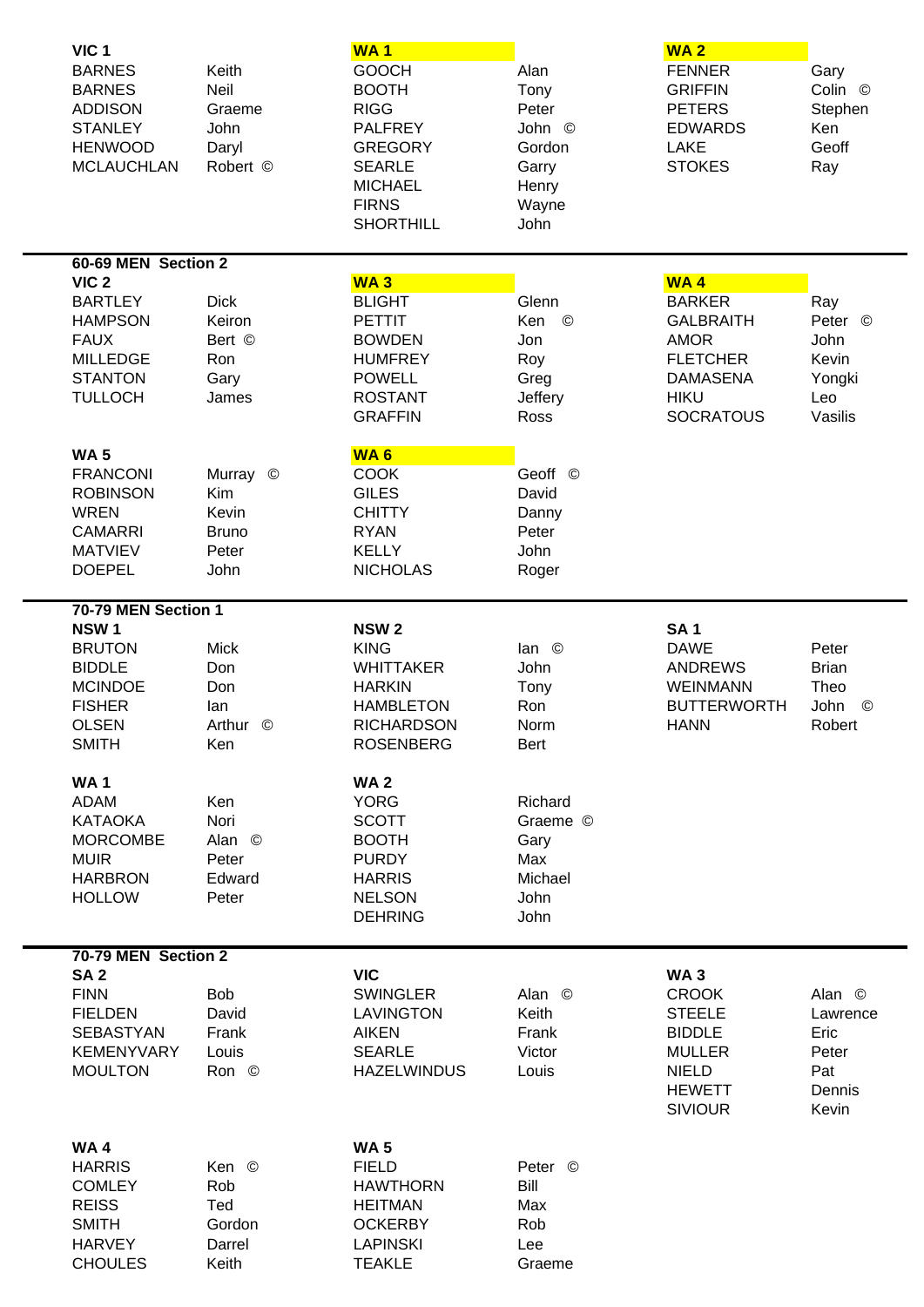| 35-49 WOMEN Section 1              |                    |                                    |                            |                                 |                   |  |  |
|------------------------------------|--------------------|------------------------------------|----------------------------|---------------------------------|-------------------|--|--|
| NSW <sub>1</sub>                   |                    | QLD                                |                            | <b>VIC</b>                      |                   |  |  |
| <b>WALTER</b>                      | Joanne             | <b>PEARCE</b>                      | Karen                      | <b>HARRISON</b>                 | Wendy ©           |  |  |
| <b>FOLLINGTON</b>                  | Narelle ©          | <b>IRELAND</b>                     | Kym                        | <b>PRICE</b>                    | Kaye              |  |  |
| <b>ASPREY</b>                      | Stephanie          | <b>IRELAND-JONES</b>               | Liz                        | <b>SCOTT</b>                    | Leanne            |  |  |
| <b>WELLS</b><br><b>LUHRS</b>       | Lynnie<br>Chris    | <b>RHEINBERGER</b><br><b>NIXON</b> | Susan ©                    | <b>WALTER</b><br><b>DURRANT</b> | Sue               |  |  |
|                                    |                    |                                    | Charmaine                  | <b>THOMAS</b>                   | Mary-Jo<br>Sue    |  |  |
|                                    |                    |                                    |                            |                                 |                   |  |  |
| <b>WA1</b>                         |                    | <b>WA2</b>                         |                            | <b>WA3</b>                      |                   |  |  |
| <b>DEEGAN</b>                      | Vanessa ©          | <b>MADDISON</b>                    | $\circledcirc$<br>Karen    | <b>EDWARDS</b>                  | Colleen ©         |  |  |
| <b>IRVINE</b>                      | Jenny              | <b>COURT</b>                       | Vicki                      | <b>SWEETING</b>                 | Kymm              |  |  |
| <b>THOMSON</b>                     | Diana              | <b>SAUNDERS</b>                    | Shaan                      | <b>ROBERTSON</b>                | Harriet           |  |  |
| <b>IDDLES</b>                      | Carolyn            | <b>CAMPBELL</b>                    | Karen                      | <b>HAWRYLAK</b>                 | Judy              |  |  |
| <b>POTTER</b><br><b>WATSON</b>     | Vicki<br>Geraldine | <b>DUNN</b><br><b>MOYLAN</b>       | Rosemary<br>Jo             | <b>NORTHCOTT</b>                | Penelope          |  |  |
|                                    |                    |                                    |                            |                                 |                   |  |  |
| 35-49 WOMEN Section 2              |                    |                                    |                            |                                 |                   |  |  |
| <b>NSW2</b>                        |                    | <b>SA</b>                          |                            | <b>WA4</b>                      |                   |  |  |
| <b>CASSEL</b><br><b>MAYNARD</b>    | Di<br>Donna ©      | <b>LAGINESTRA</b>                  | Debra<br>Karen             | <b>GIBSON</b><br><b>TAYLOR</b>  | Caroline ©<br>Deb |  |  |
| <b>CLARKE</b>                      | Joanne             | <b>ARHENS</b><br><b>LINFORD</b>    | Sue                        | <b>KRISHNAN</b>                 | Sonya             |  |  |
| <b>MITCHELL</b>                    | Sharon             | <b>KLAOSEN</b>                     | Marie                      | <b>KEADY</b>                    | Sally             |  |  |
| <b>ROUSE</b>                       | Anne               | PAMMENT/KRAFT                      | Rhonda ©                   | <b>CRAMER</b>                   | Denise            |  |  |
| LOVE                               | Annlouise          | <b>KIDMAN</b>                      | Jillian                    | <b>GILES</b>                    | Clair             |  |  |
|                                    |                    |                                    |                            | <b>DAVIES</b>                   | Nicki             |  |  |
| <b>WA5</b>                         |                    | WA <sub>6</sub>                    |                            |                                 |                   |  |  |
| <b>KNAPP</b>                       | Sarah ©            | <b>BROWN</b>                       | Angela                     |                                 |                   |  |  |
| <b>MELVIN</b><br><b>FRANKLIN</b>   | Kerene<br>Erica    | <b>TRONCONE</b><br><b>TAPLEY</b>   | Barbara<br>Christine       |                                 |                   |  |  |
| <b>SADLER</b>                      | Janine             | <b>THEBERGE</b>                    | Marielle<br>$\circledcirc$ |                                 |                   |  |  |
| LOVATT                             | Jane               | <b>DICKSON</b>                     | Jane                       |                                 |                   |  |  |
| <b>CAMPBELL</b>                    | Linda              | <b>MITCHELSON</b>                  | Julie                      |                                 |                   |  |  |
| <b>CALCUTT</b>                     | Linda              |                                    |                            |                                 |                   |  |  |
| 50-59 WOMEN Section 1              |                    |                                    |                            |                                 |                   |  |  |
| ACT <sub>1</sub>                   |                    | <b>NSW</b>                         |                            | <b>NZL</b>                      |                   |  |  |
| <b>BALODIS</b>                     | Ros ©              | <b>CAMPLING</b>                    | Carol ©                    | <b>SMITH</b>                    | Penny ©           |  |  |
| <b>CLAREMONT</b>                   | Rebecca            | <b>LEAVENS</b>                     | Denise                     | <b>PHILLIPS</b>                 | Judy              |  |  |
| <b>HOLCOMBE</b>                    | Helen              | <b>NEALON</b>                      | Kaye                       | <b>GORDON</b>                   | Jill Karen        |  |  |
| BESANT-RYAN                        | Enid               | <b>GODDARD</b>                     | Sara                       | <b>CRANSTON</b>                 | Karen             |  |  |
| <b>FRASER</b>                      | Christine          | <b>SUMMERHAYES</b>                 | Kerri                      |                                 |                   |  |  |
|                                    |                    |                                    |                            |                                 |                   |  |  |
| <b>WA1</b>                         |                    | <b>WA2</b>                         |                            |                                 |                   |  |  |
| <b>ATKINSON</b>                    | Anne ©             | <b>GREEN</b>                       | Julie ©                    |                                 |                   |  |  |
| <b>SPARGO</b>                      | Gail               | <b>MELLIDIS</b>                    | Robyn                      |                                 |                   |  |  |
| <b>SNOOKE</b>                      | Grace              | <b>RATTRAY</b>                     | Palena                     |                                 |                   |  |  |
| <b>BAKKER</b><br><b>HOUSTON</b>    | Vicki<br>Vicki     | <b>VLAHOS</b><br>DE VORMS          | Julie<br>Maureen           |                                 |                   |  |  |
| <b>HUMANN</b>                      | Penny              | <b>STRANO</b>                      | Helen                      |                                 |                   |  |  |
| <b>HENDY</b>                       | Jill               |                                    |                            |                                 |                   |  |  |
|                                    |                    |                                    |                            |                                 |                   |  |  |
| 50-59 WOMEN Section 2              |                    |                                    |                            |                                 |                   |  |  |
| ACT <sub>2</sub><br><b>BRIDGEN</b> |                    | ACT <sub>3</sub><br><b>METCALF</b> | Sue                        | <b>WA3</b><br><b>ALEXANDER</b>  | Michele           |  |  |
| <b>SMITH</b>                       | Hilary<br>Betty ©  | <b>THOMPSON</b>                    | Jocelyn ©                  | <b>BAKER</b>                    | Moira             |  |  |
| <b>WALTER</b>                      | Marilyn            | <b>HOLGATE</b>                     | <b>Kim</b>                 | <b>LECRAS</b>                   | Leonie ©          |  |  |
| <b>SEBBENS</b>                     | Lynette            | VAN PEPERZEEL                      | Heather                    | <b>GLASS</b>                    | Tracey            |  |  |
| <b>KENNEDY</b>                     | Daphne             | <b>MANNIX</b>                      | Nalda                      | <b>LORD</b>                     | Karen             |  |  |
|                                    |                    | <b>FOX</b>                         | Lyn                        | <b>THOMAS</b>                   | Julie             |  |  |

的,我们也不会有什么?""我们的人,我们也不会有什么?""我们的人,我们也不会有什么?""我们的人,我们也不会有什么?""我们的人,我们也不会有什么?""我们的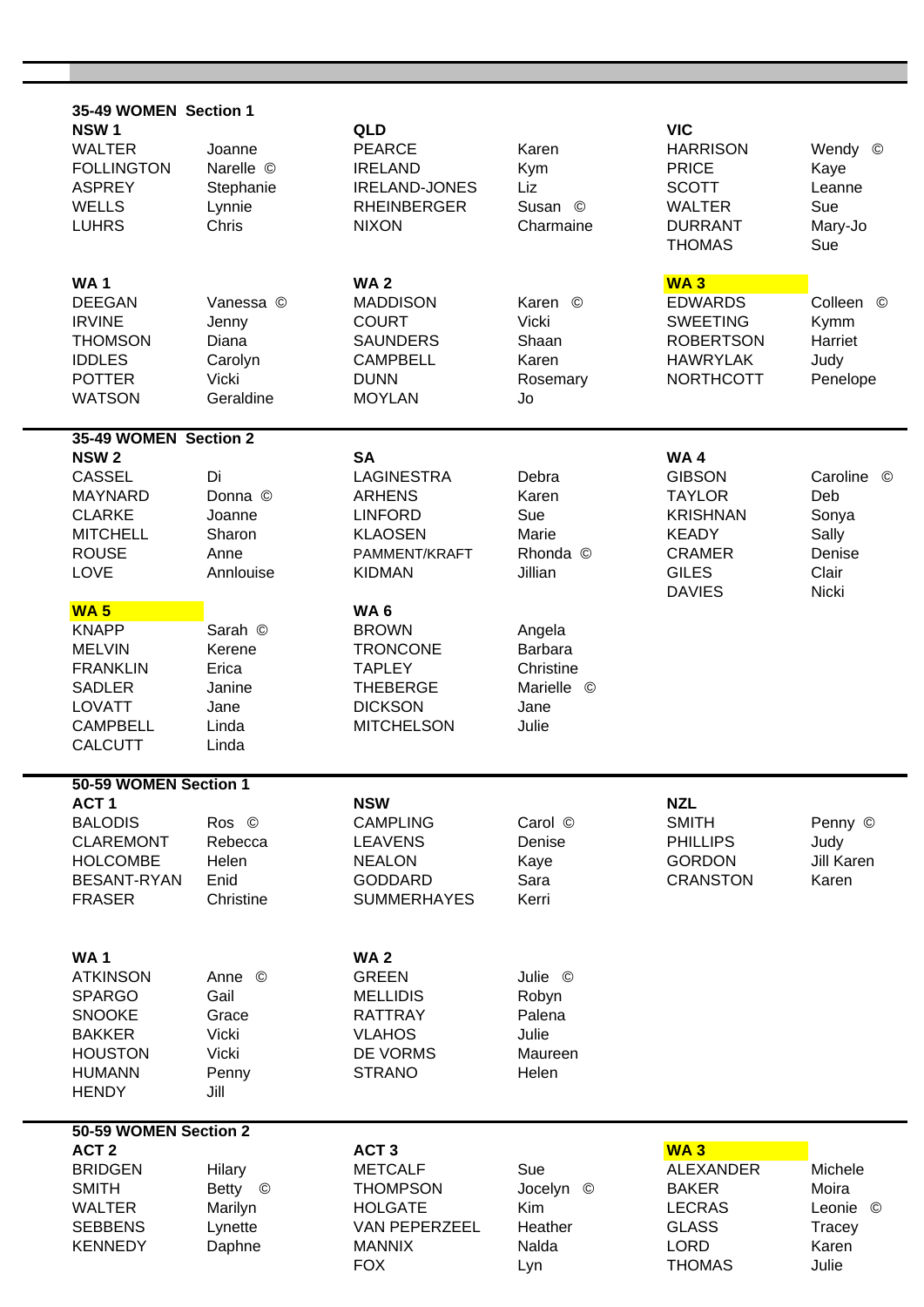| <b>WA4</b><br><b>BRENNAN</b><br><b>ZSCHARNAGK</b><br><b>RIMMINGTON</b><br><b>KIRK</b><br><b>LLOYD</b><br><b>HAMILTON</b><br><b>GROVES</b><br><b>TODD</b> | Julie<br>Pam<br>June<br>Debra<br>Ann<br>Padma<br>Helen ©<br>Edna | <b>WA5</b><br><b>MYORS</b><br><b>KRAWCZUK</b><br><b>FREEMAN</b><br><b>BARNETT</b><br><b>MERZDAN</b><br><b>REDMOND</b> | Annette<br>Wendy<br>Bev ©<br>Charmian<br>Dana<br>Sue |                                   |                                  |  |
|----------------------------------------------------------------------------------------------------------------------------------------------------------|------------------------------------------------------------------|-----------------------------------------------------------------------------------------------------------------------|------------------------------------------------------|-----------------------------------|----------------------------------|--|
| 60-69 WOMEN Section 1                                                                                                                                    |                                                                  |                                                                                                                       |                                                      |                                   |                                  |  |
| <b>NSW</b>                                                                                                                                               |                                                                  | <b>NZL</b>                                                                                                            |                                                      | VIC <sub>1</sub>                  |                                  |  |
| <b>GORDON</b><br><b>BLACKBURNE</b>                                                                                                                       | Mary<br>Kim                                                      | <b>JAMIESON</b><br><b>CRAVEN</b>                                                                                      | Sue<br>Trish ©                                       | <b>GRIFFITH</b><br><b>BARWICK</b> | Lou<br>$\circledcirc$<br>Heather |  |
| <b>EDDINGTON</b>                                                                                                                                         | Bev                                                              | <b>MILLS</b>                                                                                                          | Marion                                               | <b>CLODE</b>                      | Marg                             |  |
| <b>MCCOY</b>                                                                                                                                             | Jan                                                              | <b>KNOTT</b>                                                                                                          | Diane                                                | <b>ARTHURS</b>                    | Angie                            |  |
| <b>CASTLE</b>                                                                                                                                            | Robyn ©                                                          |                                                                                                                       |                                                      | <b>FARRELL</b><br><b>ALVES</b>    | Gillian<br>Rena                  |  |
| <b>WA1</b>                                                                                                                                               |                                                                  | <b>WA2</b>                                                                                                            |                                                      | <b>WA3</b>                        |                                  |  |
| <b>WEIR</b>                                                                                                                                              | Wendy ©                                                          | <b>HAWTHORN</b>                                                                                                       | Gaye                                                 | <b>APPLEBY</b>                    | Ronnie                           |  |
| <b>BROCK</b>                                                                                                                                             | Catherine                                                        | <b>LANDY</b>                                                                                                          | Joanne<br>$\odot$                                    | <b>MCDONALD</b>                   | Glennis<br>©                     |  |
| <b>GOOCH</b><br><b>PATERSON</b>                                                                                                                          | Julie<br>Christine                                               | <b>HARRIS</b><br><b>FOY</b>                                                                                           | Rosie<br>Jane                                        | <b>URQUHART</b><br><b>DAYMOND</b> | Lorraine<br>Erica                |  |
| <b>NEEDHAM</b>                                                                                                                                           | Leonie                                                           | <b>ALLMARK</b>                                                                                                        | Trish                                                | <b>VISE</b>                       | Jerry                            |  |
| <b>MORCOMBE</b>                                                                                                                                          | Niki                                                             | <b>MUIR</b>                                                                                                           | Judy                                                 | <b>NIND</b>                       | Kay                              |  |
| 60-69 WOMEN Section 2                                                                                                                                    |                                                                  |                                                                                                                       |                                                      |                                   |                                  |  |
| <b>SA</b>                                                                                                                                                |                                                                  | VIC <sub>2</sub>                                                                                                      |                                                      | <b>WA4</b>                        |                                  |  |
| <b>RUSSO</b>                                                                                                                                             | Sue ©                                                            | <b>WONG</b>                                                                                                           | Christine                                            | <b>THOMAS</b>                     | Lorraine ©                       |  |
| <b>BRYANT</b>                                                                                                                                            | Sandra                                                           | <b>SOCRATOUS</b>                                                                                                      | Nina                                                 | <b>O'CONNOR</b><br><b>HIGGS</b>   | Katherine                        |  |
| <b>HAND</b><br><b>REYNOLDS</b>                                                                                                                           | Sue<br>Dianne                                                    | <b>AVERS</b><br><b>LUCAS</b>                                                                                          | Lorraine ©<br>Helen                                  | SANDERCOTT                        | Penny<br>Dearma                  |  |
| <b>WEINMANN</b>                                                                                                                                          | Jeanne                                                           | <b>SHAW</b>                                                                                                           | Mirjana                                              | <b>LOCKYER</b>                    | Isobel                           |  |
|                                                                                                                                                          |                                                                  | <b>EVANS</b>                                                                                                          | Deirdre                                              | <b>CROOK</b>                      | Shirley                          |  |
|                                                                                                                                                          |                                                                  | <b>JAMES</b>                                                                                                          | Bev                                                  |                                   |                                  |  |
| <b>WA5</b>                                                                                                                                               |                                                                  | WA <sub>6</sub>                                                                                                       |                                                      | <b>WA7</b>                        |                                  |  |
| <b>CARTWRIGHT</b>                                                                                                                                        | Angela ©                                                         | <b>WYATT</b>                                                                                                          | Barbara ©                                            | <b>THOMAS</b>                     | Sue V<br>$\circledcirc$          |  |
| <b>WALSH</b><br><b>WHITESIDE</b>                                                                                                                         | Gretchen<br>Kathleen                                             | <b>JACKSON</b><br><b>MCAULLAY</b>                                                                                     | Gina<br>Robyn                                        | LANAGAN<br><b>MORLEY</b>          | Elizabeth<br>Pamela              |  |
| <b>BULLOCK</b>                                                                                                                                           | Lesley                                                           | <b>TEAKLE</b>                                                                                                         | Carole                                               | <b>BAUTISTA</b>                   | Margaret                         |  |
| <b>SMITH</b>                                                                                                                                             | Margaret                                                         | <b>GREENACRE</b>                                                                                                      | Margaret                                             | <b>POTTER</b>                     | Shirley                          |  |
| <b>WHITTAKER</b>                                                                                                                                         | Dianne                                                           | <b>COOKSEY</b>                                                                                                        | Sheila                                               | <b>ARTINGSTALL</b>                | Maggie                           |  |
| <b>70-74 WOMEN</b>                                                                                                                                       |                                                                  |                                                                                                                       |                                                      |                                   |                                  |  |
| <b>NSW</b>                                                                                                                                               |                                                                  | <b>SA</b>                                                                                                             |                                                      | VIC <sub>1</sub>                  |                                  |  |
| <b>LOGAN</b>                                                                                                                                             | Judy                                                             | <b>WARD</b>                                                                                                           | Pauline                                              | <b>HANCY</b>                      | Judy                             |  |
| <b>HOYSTED</b><br><b>FERRIS</b>                                                                                                                          | Peg ©<br>Helen                                                   | <b>MATHEWS</b><br><b>FIELDEN</b>                                                                                      | Barbara<br>Pauline ©                                 | <b>COLLINS</b><br><b>SIMPSON</b>  | Nola<br>June                     |  |
| <b>JOHNSTON</b>                                                                                                                                          | Susan                                                            | <b>BESSELL</b>                                                                                                        | Pam                                                  | <b>LAVINGTON</b>                  | Wendy<br>$^{\circ}$              |  |
| <b>LIONS</b>                                                                                                                                             | Marianne                                                         | <b>JACKSON</b>                                                                                                        | Kathleen                                             | VAN DER LINDEN                    | Maria                            |  |
| <b>LUCAS</b>                                                                                                                                             | Dorothy                                                          | <b>DEMACK</b>                                                                                                         | Claire                                               | <b>KING</b>                       | Mary                             |  |
| VIC <sub>2</sub>                                                                                                                                         |                                                                  |                                                                                                                       |                                                      | <b>WA2</b>                        |                                  |  |
| <b>ROGERS</b>                                                                                                                                            | Joyce ©                                                          | <b>WA1</b>                                                                                                            |                                                      | <b>GORMLY</b>                     | Mary-Anne                        |  |
| <b>WHITAKER</b>                                                                                                                                          | Shirley                                                          | <b>ROBINSON</b>                                                                                                       | Margaret                                             | <b>RIGTER</b>                     | Joy                              |  |
| <b>ALEXANDER</b><br>FITZ-GERALD                                                                                                                          | Helen<br>Wilma                                                   | <b>MUIR</b><br><b>EDWARDS</b>                                                                                         | Helen ©<br>Roberta                                   | <b>TAYLOR</b><br><b>KERKMANS</b>  | Jill<br>Ria ©                    |  |
| <b>JUST</b>                                                                                                                                              | <b>Beverley</b>                                                  | <b>TEAKLE</b>                                                                                                         | Jenny                                                | <b>ROSS</b>                       | Trish                            |  |
| <b>MARTIN</b>                                                                                                                                            | Caroline                                                         | <b>SMITH</b>                                                                                                          | Pam                                                  | <b>HARVEY</b>                     | Jean                             |  |
| <b>ROBINSON</b>                                                                                                                                          | Irene                                                            | <b>EATON</b>                                                                                                          | Kath                                                 | <b>THOMAS</b>                     | Donna                            |  |